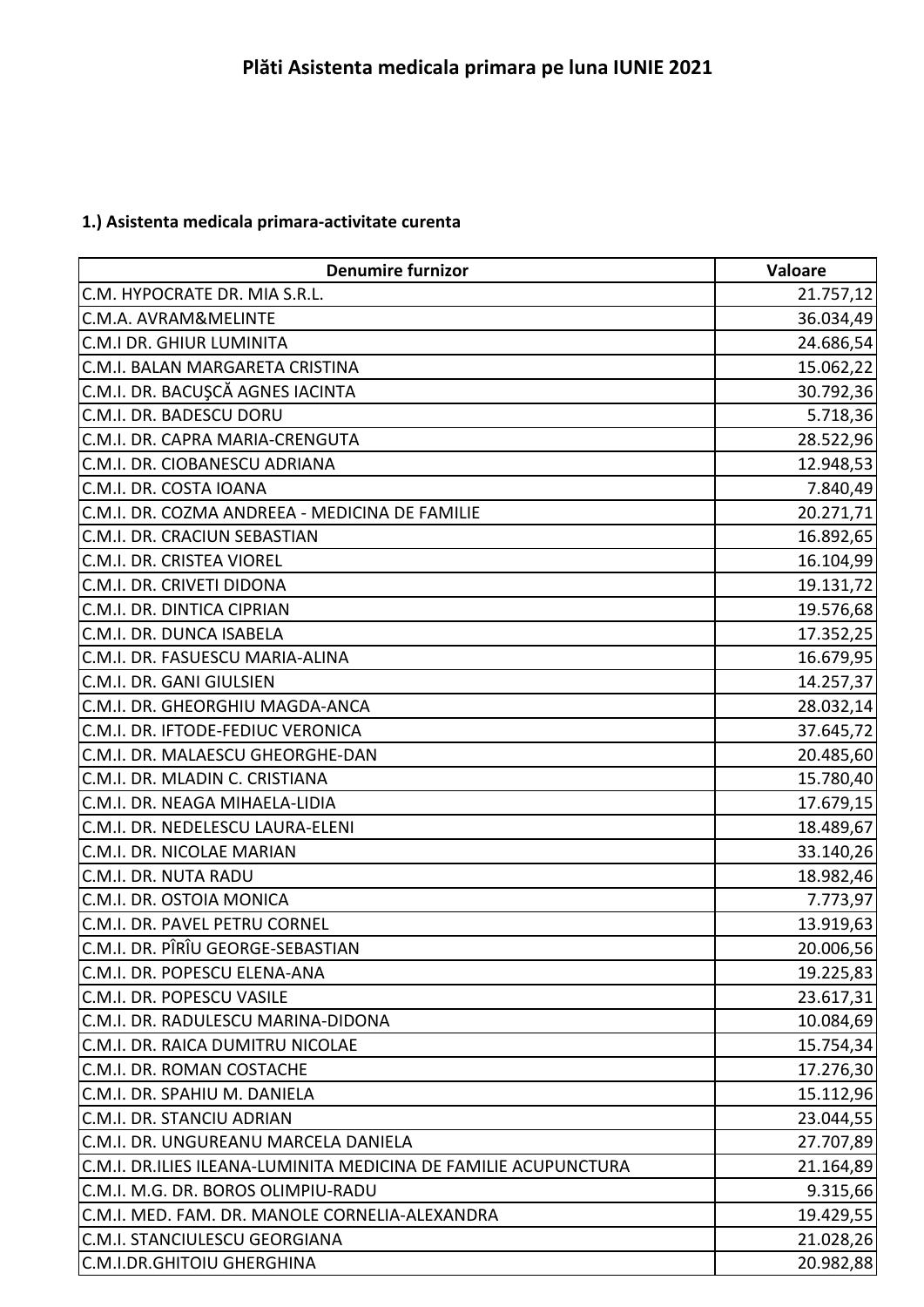| C.M.M.F. DR MIHAILOV LILIANA                                              | 19.119,23              |
|---------------------------------------------------------------------------|------------------------|
| CAB.MED.MED.FAM DUMAN I. ELENA                                            | 31.772,58              |
| CABINET MEDICAL DE FAMILIE DR. COMISEL GABRIELA SRL                       | 21.464,59              |
| CABINET MEDICAL DR. MIHAI DUMITRU SRL                                     | 6.553,36               |
| <b>CATMED SRL</b>                                                         | 25.518,14              |
| <b>CAVIMED</b>                                                            | 21.226,58              |
| CENTRUL MEDICAL DE DIAGNOSTIC SI TRATAMENT AMBULATORIU SI MED.            | 616.882,45             |
| <b>PREVENTIVA</b>                                                         |                        |
| CENTRUL MEDICAL DIEFFENBACHIA DIAGNOSTIC SRL                              | 13.703,23              |
| CENTRUL MEDICAL LIAD SRL                                                  | 11.290,23              |
| CENTRUL MEDICAL RODICA SRL                                                | 14.305,78              |
| CM. DR. CHIORALIA N CARMEN SORINA - CABINETE MEDICALE ASOCIATE MG         | 34.648,42              |
| <b>CMAMF DR. IVANCIU IONEL</b>                                            | 23.649,34              |
| CMAMF DR.ALEXANDRU CRISTINA                                               | 24.802,36              |
| CMI - BUCUR I. ILEANA                                                     | 10.098,77              |
| CMI - BUSNEAG I. ILIANA CARMEN                                            | 25.861,58              |
| <b>CMI ALBU DANIEL</b>                                                    | 10.378,44              |
| CMI BADEA D BEATRICE RODICA                                               | 7.420,80               |
| <b>CMI BANU DANIEL</b>                                                    | 15.134,94              |
| CMI BARI GHEORGHE IULIANA                                                 | 24.188,08              |
| <b>CMI CARTAS DR SAVA DAN</b>                                             | 18.890,11              |
| <b>CMI DERIOIU DANIEL IONUT</b>                                           | 12.482,86              |
| CMI DOGARU P. PETRU                                                       | 14.700,49              |
| CMI DR BOSOTEANU RAZVAN                                                   | 5.763,36               |
| CMI DR BUZESCU DAN AUREL                                                  | 18.328,41              |
| <b>CMI DR CATOIU LAVINIA</b>                                              | 16.652,69              |
| CMI DR CEAUSU ANDREEA MAGDALENA                                           | 26.999,39              |
| CMI DR DELEANU CRISTIAN-DANIEL                                            | 8.715,68               |
| CMI DR DINULESCU DANIELA MEDICINA DE FAMILE SI RECUPERARE, MEDICINA FIZIO | 17.941,08              |
| <b>CMI DR DODU CORNELIA</b>                                               | 12.252,26              |
| CMI DR DRAGHICI MARIA ELIDA                                               | 19.368,22              |
| <b>CMI DR FILIP AURELIAN</b>                                              | 13.910,47              |
| CMI DR GHICA-RADU ADRIANA                                                 | 29.013,29              |
| <b>CMI DR HOBLE ANA</b>                                                   | 21.754,49              |
| CMI DR IONESCU RAFAEL                                                     | 19.402,38              |
| CMI DR MUSAT IULIANA                                                      | 19.570,35              |
| CMI DR NICULESCU VICTORITA                                                | 14.886,90              |
| CMI DR POPESCU-LUNGU DANA-OLGA                                            | 19.341,38              |
| <b>CMI DR TINC DOINA</b>                                                  | 5.091,53               |
| CMI DR. BIRAU LUIGI GHEORGHE                                              | 22.369,22              |
| CMI DR. CAMBUROV MIHAELA LOREDANA                                         |                        |
| CMI DR. CHIFOREANU GABRIEL                                                | 12.526,02<br>13.648,00 |
| CMI DR. COJOCARU VALENTIN                                                 |                        |
| CMI DR. COSTANGIOARA VALERIU                                              | 6.124,91<br>22.015,49  |
| CMI DR. ENACHE VETURIA MARIA                                              | 27.988,28              |
| CMI DR. FLORIAN PETRUTA                                                   | 12.189,07              |
| CMI DR. GAVRILA CONSTANTIN                                                | 15.792,60              |
| CMI DR. GINGU VALI                                                        |                        |
| CMI DR. GUZU CRISTINA                                                     | 23.131,22<br>26.710,90 |
| CMI DR. HUDICI VIRGILIU-DANIEL                                            | 20.081,77              |
|                                                                           |                        |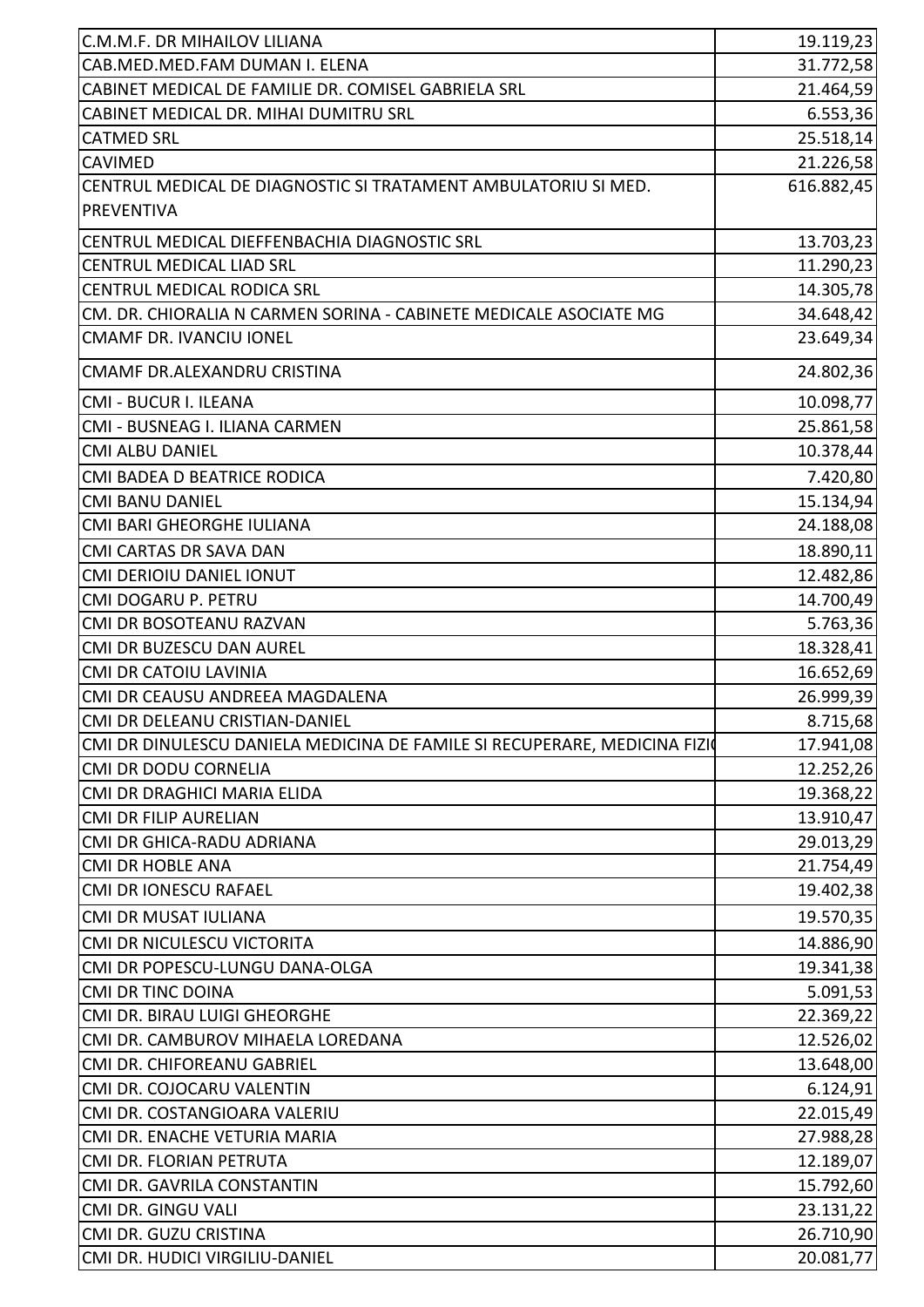| CMI DR. ILIE MARGARETA                            | 18.105,23 |
|---------------------------------------------------|-----------|
| CMI DR. ION MIHAITA EMILIAN                       | 25.877,66 |
| CMI DR. KRAKSNER SRL                              | 11.299,60 |
| CMI DR. LINA ION                                  | 22.604,66 |
| CMI DR. MARGINEAN ANDREEA                         | 22.544,29 |
| CMI DR. NEDELCU VIVIANA                           | 24.355,16 |
| CMI DR. NICOLAE SICINSCHI MIOARA                  | 16.893,92 |
| CMI DR. ONEL MADALINA ELENA                       | 28.129,64 |
| CMI DR. POPA ELENA RAMONA                         | 7.333,53  |
| CMI DR. POPA NICOLAE-CIPRIAN                      | 17.310,40 |
| CMI DR. POPESCU ALEXANDRU                         | 11.747,30 |
| CMI DR. RADUCANU ELENA-IULIANA                    | 18.065,70 |
| CMI DR. RUSI EMILIANA                             | 20.720,05 |
| CMI DR. SANDU CARMEN C.MEDIS                      | 11.071,11 |
| CMI DR. SCHIBA MIHAI NICOLAE                      | 9.971,27  |
| CMI DR. SICLOVAN MARIA                            | 16.786,56 |
| CMI DR. SPINEAN MONICA LUCIANA - MEDIC DE FAMILIE | 26.452,44 |
| <b>CMI DR. STAN RADU</b>                          | 22.406,89 |
| CMI DR. TANASESCU LIVIU                           | 12.735,14 |
| CMI DR. TASCAU CLAUDIU SORIN                      | 20.776,09 |
| CMI DR. TOMA DORIN PETRU                          | 9.506,58  |
| CMI DR. ZANFIR MARIAN                             | 14.519,63 |
| CMI DR.MIHAI MIHAELA DANIELA                      | 11.528,23 |
| <b>CMI DR.MIHUT GEORGETA</b>                      | 14.130,48 |
| <b>CMI DR.MITROI CORNEL</b>                       | 19.102,44 |
| CMI DR.PREDETEANU NARCISA                         | 8.768,35  |
| CMI DR.STEFANESCU CRISTINA                        | 14.372,59 |
| CMI DR.TRANDAFIR ILEANA                           | 14.064,21 |
| <b>CMI DR.TUDOSE CRISTIAN</b>                     | 20.429,31 |
| <b>CMI GHINEA ILEANA</b>                          | 15.142,27 |
| <b>CMI IRIMIA MARIUS</b>                          | 16.049,66 |
| CMI MF DR. RUSU FLORIN                            | 22.836,30 |
| <b>CMI NEAGOE IRINA</b>                           | 19.105,61 |
| <b>CMI NEGRU MARIA</b>                            | 12.493,32 |
| CMI PASLARU IULIANA-MIHAELA                       | 20.015,62 |
| <b>CMI SECRERIU VIRGIL</b>                        | 20.267,71 |
| CMI TIPISCA SIMONA                                | 9.675,82  |
| CMI UNGURU MIHAELA                                | 15.230,40 |
| CMMF DR. IRIMIA I. EMILIA ALINA                   | 20.898,70 |
| DODI 5109 S.R.L.                                  | 14.959,36 |
| DR.MORARU LUCIAN-CAB.CERC MILITAR                 | 19.942,85 |
| <b>MARINA MED SRL</b>                             | 22.846,45 |
| MED SAN FAM SRL                                   | 21.386,78 |
| <b>MEDFAMGRIG</b>                                 | 19.309,04 |
| <b>MEDICAL CLASS SRL</b>                          | 24.566,07 |
| METROPOLIS MEDICAL CENTER SRL                     | 11.124,40 |
| OMNIPRAX MEDICALS S.R.L.                          | 28.292,47 |
| <b>PRANA SERV</b>                                 | 8.021,87  |
| PSYHO-SOMA MED SRL                                | 20.345,32 |
| S.C. ANGISAN GRUP S.R.L.                          | 14.101,75 |
| S.C. CENTRUL MEDICAL DR. ANCA MORARU SRL          | 17.054,05 |
|                                                   |           |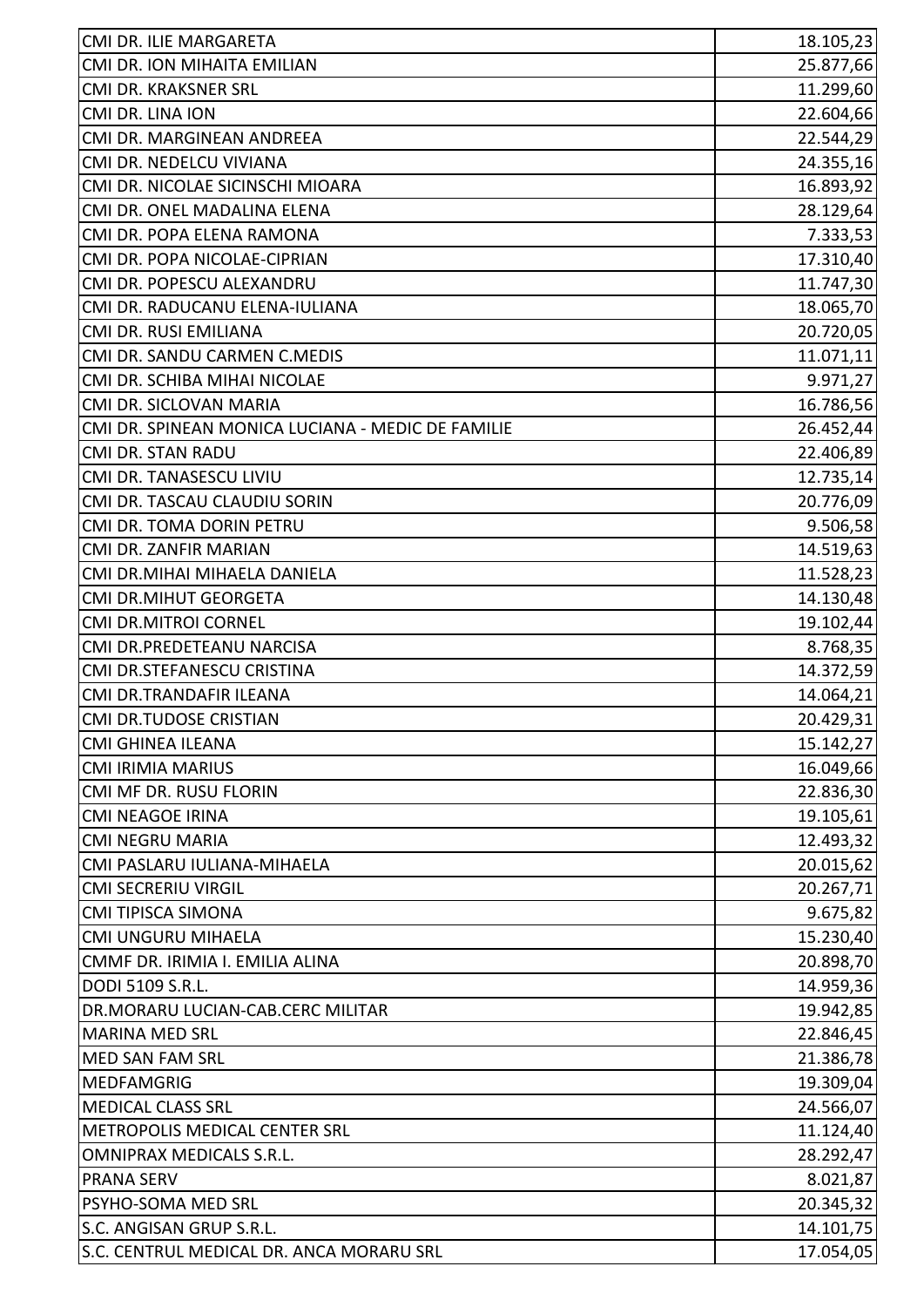| S.C. CHIFANMED S.R.L.                     | 31.835,25 |
|-------------------------------------------|-----------|
| S.C. DINU UROMEDICA SRL                   | 9.210,77  |
| S.C. DR. BLAJ ST. CABINET MEDICAL S.R.L.  | 13.902,17 |
| S.C. FOCUS LAB PLUS S.R.L.                | 21.045,17 |
| S.C. HOMESON S.R.L.                       | 20.150,40 |
| S.C. LASER MED S.R.L.                     | 12.687,02 |
| S.C. LAUNER FARM S.R.L.                   | 64.632,99 |
| S.C. MEIROSU MED S.R.L.                   | 26.830,52 |
| S.C. MICS MED S.R.L.                      | 8.268,75  |
| S.C. NICOMED S.R.L.                       | 73.250,27 |
| S.C. PANAX MED S.R.L.                     | 7.431,86  |
| S.C. ROT DIAGNOSTIC & TRATAMENT S.R.L.    | 39.472,77 |
| S.C. SANILIFE HEALTH S.R.L.               | 13.457,88 |
| S.C.C.M. DR. GHEORGHE SORIN S.R.L.        | 26.256,46 |
| S.C.C.M. DR. STAN S.R.L.                  | 17.179,03 |
| S.C.M. PRIMA                              | 27.860,04 |
| <b>SC ALESSIA MED SRL</b>                 | 17.088,57 |
| <b>SC AMICUS MED SRL</b>                  | 24.462,03 |
| <b>SC ANALIZE LABORATOR SRL</b>           | 20.465,76 |
| <b>SC ANGI MED CENTER TOP SRL</b>         | 7.232,36  |
| <b>SC BADIMEDSAN SRL</b>                  | 19.323,61 |
| <b>SC BORUM MEDICAL SRL</b>               | 34.927,28 |
| <b>SC CAB MIN SRL</b>                     | 21.626,44 |
| SC CAB.MED.DR.BUNDA ACHIM EMIL SRL        | 18.654,65 |
| <b>SC CABIMEDPLUS SRL</b>                 | 26.770,23 |
| <b>SC CENTRUL MEDICAL GIRO SRL</b>        | 28.598,42 |
| <b>SC CENTRUL MEDICAL NICOMED SRL</b>     | 18.348,20 |
| <b>SC CENTRUL MEDICAL TINERETULUI SRL</b> | 34.189,81 |
| SC CHIAJNA MEDICAL CENTER SRL             | 13.797,41 |
| <b>SC CLINICA SF. LUCIA</b>               | 6.600,70  |
| <b>SC CLUBUL SANATATII SRL</b>            | 5.679,66  |
| <b>SC CM AIDE SANTE SRL</b>               | 39.379,30 |
| SC DR HRIMIUC MINODORA SRL                | 19.847,01 |
| <b>SC ECHILIBRIUM MEDICAL SRL</b>         | 17.857,91 |
| <b>SC ECOFAMCLINICA SRL</b>               | 9.594,85  |
| <b>SC FAM&amp;PED MEDICAL SRL</b>         | 19.138,52 |
| <b>SC FAMILY PRAXIS SRL</b>               | 18.261,68 |
| <b>SC GRIKAMED SRL</b>                    | 17.644,98 |
| <b>SC HOLISTIC MED SRL</b>                | 19.488,88 |
| <b>SC KASYA MEDICAL CENTER</b>            | 14.432,88 |
| <b>SC MED DR. MORARU SRL</b>              | 14.173,18 |
| <b>SC MEDEX SRL</b>                       | 18.848,99 |
| <b>SC MEDICAL MOTION SRL</b>              | 11.565,53 |
| SC MEMORMED S.R.L.                        | 59.036,34 |
| <b>SC MY CLINIC FOCSANI SRL</b>           | 51.257,80 |
| <b>SC NADMED LEADER SRL</b>               | 16.187,67 |
| <b>SC PAVAFAEZ MEDICAL SRL</b>            | 32.546,50 |
| <b>SC PSYMED - GI SRL</b>                 | 8.582,76  |
| <b>SC QUERCUS MED SRL</b>                 | 22.338,46 |
| <b>SC REDMEDICA HOME SRL</b>              | 18.309,29 |
| <b>SC RESPECTA SANATATEA SRL</b>          | 19.928,28 |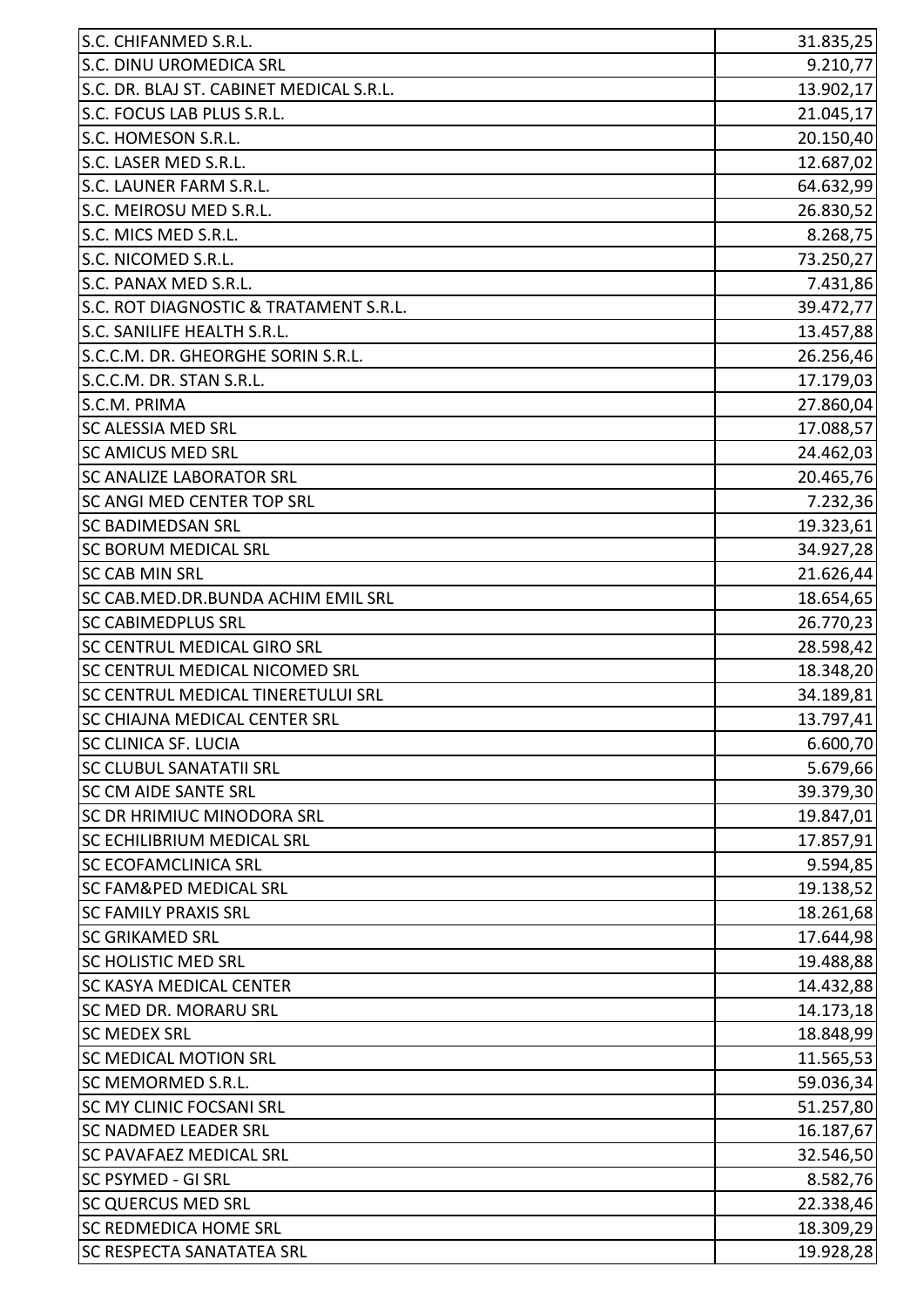| SC ROMGERMED VACARESTI SRL         | 7.459,22  |
|------------------------------------|-----------|
| <b>SC SALVOSAN CIOBANCA II SRL</b> | 58.603,44 |
| SC SANAMED PRUTEANU GENIUS SRL     | 22.036,35 |
| <b>SC SMAR T MEDICAL SRL</b>       | 18.322,84 |
| <b>SC STRATMED CLINIC SRL-D</b>    | 14.306,98 |
| <b>SC SYMCHIRLAV MED SRL</b>       | 12.477,70 |
| <b>SC TUPU SANATATEA SRL</b>       | 33.254,98 |
| SC. ANTOS GROUP DOCTOR ACASA SRL   | 20.336,43 |
| SOCIETATEA TANASE MEDIC PLUS SRL   | 12.116,38 |
| <b>STUPARU ONORIUS CM MF</b>       | 20.760,96 |
| <b>TIRON SI FIUL SRL</b>           | 28.684,88 |
| <b>TRANSMED EXPERT SRL</b>         | 20.749,99 |

## **2.) Servicii de monitorizare a starii de urgenta a pacientilor in conditiile art. 8 din Legea 136/2020**

| <b>Denumire furnizor</b>                                        | Valoare   |
|-----------------------------------------------------------------|-----------|
| C.M. HYPOCRATE DR. MIA S.R.L.                                   | 1.680,00  |
| C.M.A. AVRAM&MELINTE                                            | 2.730,00  |
| <b>C.M.I DR. GHIUR LUMINITA</b>                                 | 2.730,00  |
| C.M.I. DR. BACUŞCĂ AGNES IACINTA                                | 2.625,00  |
| C.M.I. DR. BADESCU DORU                                         | 315,00    |
| C.M.I. DR. CAPRA MARIA-CRENGUTA                                 | 4.515,00  |
| C.M.I. DR. CIOBANESCU ADRIANA                                   | 945,00    |
| C.M.I. DR. COSTA IOANA                                          | 1.470,00  |
| C.M.I. DR. COZMA ANDREEA - MEDICINA DE FAMILIE                  | 2.940,00  |
| C.M.I. DR. CRACIUN SEBASTIAN                                    | 3.045,00  |
| C.M.I. DR. CRISTEA VIOREL                                       | 1.365,00  |
| C.M.I. DR. CRIVETI DIDONA                                       | 525,00    |
| C.M.I. DR. DINTICA CIPRIAN                                      | 4.095,00  |
| C.M.I. DR. FASUESCU MARIA-ALINA                                 | 5.880,00  |
| C.M.I. DR. GANI GIULSIEN                                        | 1.680,00  |
| C.M.I. DR. GHEORGHIU MAGDA-ANCA                                 | 4.515,00  |
| C.M.I. DR. IFTODE-FEDIUC VERONICA                               | 3.360,00  |
| C.M.I. DR. MALAESCU GHEORGHE-DAN                                | 1.680,00  |
| C.M.I. DR. MLADIN C. CRISTIANA                                  | 1.050,00  |
| C.M.I. DR. NEAGA MIHAELA-LIDIA                                  | 1.890,00  |
| C.M.I. DR. NEDELESCU LAURA-ELENI                                | 1.365,00  |
| C.M.I. DR. NICOLAE MARIAN                                       | 11.970,00 |
| C.M.I. DR. NUTA RADU                                            | 2.835,00  |
| C.M.I. DR. PAVEL PETRU CORNEL                                   | 3.255,00  |
| C.M.I. DR. PÎRÎU GEORGE-SEBASTIAN                               | 1.785,00  |
| C.M.I. DR. POPESCU VASILE                                       | 315,00    |
| C.M.I. DR. RAICA DUMITRU NICOLAE                                | 1.680,00  |
| C.M.I. DR. ROMAN COSTACHE                                       | 1.785,00  |
| C.M.I. DR. SPAHIU M. DANIELA                                    | 1.050,00  |
| C.M.I. DR. STANCIU ADRIAN                                       | 5.985,00  |
| C.M.I. DR. UNGUREANU MARCELA DANIELA                            | 4.200,00  |
| C.M.I. DR.ILIES ILEANA-LUMINITA MEDICINA DE FAMILIE ACUPUNCTURA | 2.520,00  |
| C.M.I. M.G. DR. BOROS OLIMPIU-RADU                              | 315,00    |
| C.M.I. STANCIULESCU GEORGIANA                                   | 1.050,00  |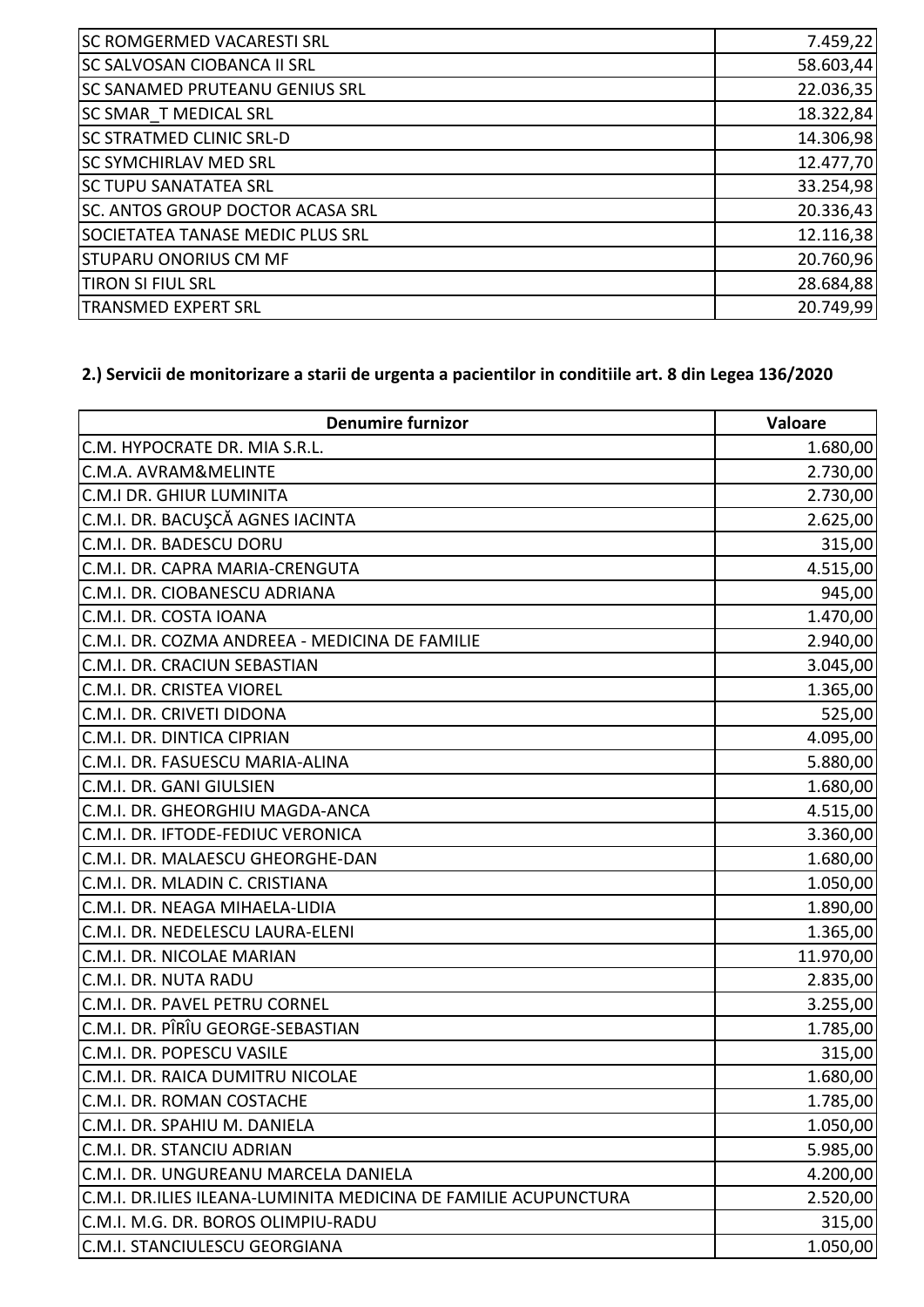| C.M.I.DR.GHITOIU GHERGHINA                                            | 3.150,00  |
|-----------------------------------------------------------------------|-----------|
| C.M.M.F. DR MIHAILOV LILIANA                                          | 1.470,00  |
| CAB.MED.MED.FAM DUMAN I. ELENA                                        | 4.620,00  |
| CABINET MEDICAL DE FAMILIE DR. COMISEL GABRIELA SRL                   | 2.415,00  |
| CABINET MEDICAL DR. MIHAI DUMITRU SRL                                 | 630,00    |
| <b>CATMED SRL</b>                                                     | 1.995,00  |
| CENTRUL MEDICAL DE DIAGNOSTIC SI TRATAMENT AMBULATORIU SI MED. PREVEN | 46.830,00 |
| CENTRUL MEDICAL DIEFFENBACHIA DIAGNOSTIC SRL                          | 735,00    |
| <b>CENTRUL MEDICAL LIAD SRL</b>                                       | 1.470,00  |
| <b>CENTRUL MEDICAL RODICA SRL</b>                                     | 2.625,00  |
| CM. DR. CHIORALIA N CARMEN SORINA - CABINETE MEDICALE ASOCIATE MG     | 5.565,00  |
| <b>CMAMF DR. IVANCIU IONEL</b>                                        | 4.410,00  |
| CMAMF DR.ALEXANDRU CRISTINA                                           | 6.090,00  |
| CMI - BUCUR I. ILEANA                                                 | 2.310,00  |
| CMI - BUSNEAG I. ILIANA CARMEN                                        | 4.095,00  |
| <b>CMI ALBU DANIEL</b>                                                | 1.680,00  |
| CMI BADEA D BEATRICE RODICA                                           | 525,00    |
| <b>CMI BANU DANIEL</b>                                                | 2.310,00  |
| CMI CARTAS DR SAVA DAN                                                | 945,00    |
| CMI DERIOIU DANIEL IONUT                                              | 3.465,00  |
| CMI DOGARU P. PETRU                                                   | 420,00    |
| CMI DR BOSOTEANU RAZVAN                                               | 1.050,00  |
| CMI DR BUZESCU DAN AUREL                                              | 2.625,00  |
| <b>CMI DR CATOIU LAVINIA</b>                                          | 2.310,00  |
| CMI DR CEAUSU ANDREEA MAGDALENA                                       | 5.670,00  |
| CMI DR DELEANU CRISTIAN-DANIEL                                        | 1.575,00  |
| CMI DR DODU CORNELIA                                                  | 1.470,00  |
| CMI DR DRAGHICI MARIA ELIDA                                           | 2.940,00  |
| <b>CMI DR FILIP AURELIAN</b>                                          | 2.100,00  |
| CMI DR GHICA-RADU ADRIANA                                             | 5.145,00  |
| <b>CMI DR HOBLE ANA</b>                                               | 4.830,00  |
| <b>CMI DR IONESCU RAFAEL</b>                                          | 4.305,00  |
| <b>CMI DR MUSAT IULIANA</b>                                           | 1.680,00  |
| CMI DR NICULESCU VICTORITA                                            | 2.520,00  |
| CMI DR POPESCU-LUNGU DANA-OLGA                                        | 2.625,00  |
| CMI DR. BIRAU LUIGI GHEORGHE                                          | 4.305,00  |
| CMI DR. CAMBUROV MIHAELA LOREDANA                                     | 1.365,00  |
| CMI DR. CHIFOREANU GABRIEL                                            | 1.155,00  |
| CMI DR. COSTANGIOARA VALERIU                                          | 3.465,00  |
| CMI DR. ENACHE VETURIA MARIA                                          | 4.305,00  |
| CMI DR. FLORIAN PETRUTA                                               | 2.415,00  |
| CMI DR. GINGU VALI                                                    | 4.620,00  |
| CMI DR. GUZU CRISTINA                                                 | 3.885,00  |
| CMI DR. HUDICI VIRGILIU-DANIEL                                        | 2.205,00  |
| CMI DR. ILIE MARGARETA                                                | 2.415,00  |
| CMI DR. ION MIHAITA EMILIAN                                           | 3.780,00  |
| CMI DR. LINA ION                                                      | 1.155,00  |
| CMI DR. MARGINEAN ANDREEA                                             | 3.885,00  |
| CMI DR. NEDELCU VIVIANA                                               | 2.940,00  |
| CMI DR. NICOLAE SICINSCHI MIOARA                                      | 3.885,00  |
| CMI DR. ONEL MADALINA ELENA                                           | 6.720,00  |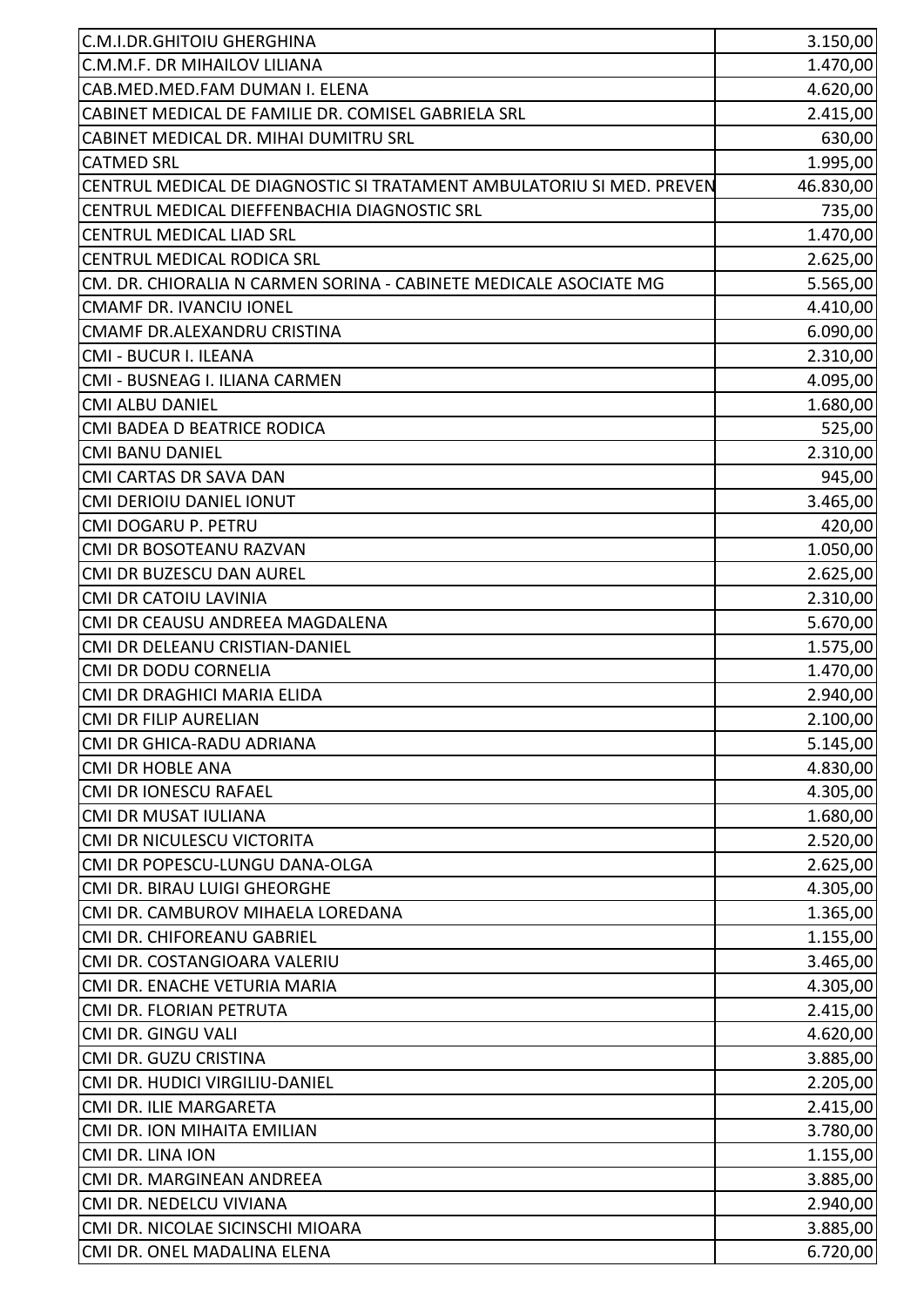| CMI DR. POPA ELENA RAMONA                         | 1.050,00 |
|---------------------------------------------------|----------|
| CMI DR. POPESCU ALEXANDRU                         | 1.365,00 |
| CMI DR. RADUCANU ELENA-IULIANA                    | 2.940,00 |
| CMI DR. RUSI EMILIANA                             | 735,00   |
| CMI DR. SANDU CARMEN C.MEDIS                      | 1.890,00 |
| CMI DR. SCHIBA MIHAI NICOLAE                      | 945,00   |
| CMI DR. SICLOVAN MARIA                            | 1.680,00 |
| CMI DR. SPINEAN MONICA LUCIANA - MEDIC DE FAMILIE | 3.255,00 |
| CMI DR. STAN RADU                                 | 5.565,00 |
| CMI DR. TANASESCU LIVIU                           | 2.730,00 |
| CMI DR. TASCAU CLAUDIU SORIN                      | 4.305,00 |
| CMI DR. TOMA DORIN PETRU                          | 1.155,00 |
| CMI DR.MIHAI MIHAELA DANIELA                      | 2.835,00 |
| <b>CMI DR.MIHUT GEORGETA</b>                      | 630,00   |
| <b>CMI DR.MITROI CORNEL</b>                       | 2.940,00 |
| CMI DR.PREDETEANU NARCISA                         | 525,00   |
| CMI DR.STEFANESCU CRISTINA                        | 420,00   |
| CMI DR.TUDOSE CRISTIAN                            | 1.785,00 |
| CMI GHINEA ILEANA                                 | 1.680,00 |
| <b>CMI IRIMIA MARIUS</b>                          | 4.515,00 |
| CMI MF DR. RUSU FLORIN                            | 5.880,00 |
| <b>CMI NEAGOE IRINA</b>                           | 5.565,00 |
| <b>CMI NEGRU MARIA</b>                            | 1.365,00 |
| CMI PASLARU IULIANA-MIHAELA                       | 2.415,00 |
| <b>CMI TIPISCA SIMONA</b>                         | 630,00   |
| CMI UNGURU MIHAELA                                | 1.890,00 |
| CMMF DR. IRIMIA I. EMILIA ALINA                   | 3.570,00 |
| DODI 5109 S.R.L.                                  | 210,00   |
| DR.MORARU LUCIAN-CAB.CERC MILITAR                 | 1.890,00 |
| <b>MARINA MED SRL</b>                             | 4.935,00 |
| MED SAN FAM SRL                                   | 3.255,00 |
| <b>MEDFAMGRIG</b>                                 | 735,00   |
| <b>MEDICAL CLASS SRL</b>                          | 2.940,00 |
| METROPOLIS MEDICAL CENTER SRL                     | 1.470,00 |
| <b>PRANA SERV</b>                                 | 840,00   |
| PSYHO-SOMA MED SRL                                | 2.205,00 |
| S.C. CENTRUL MEDICAL DR. ANCA MORARU SRL          | 2.310,00 |
| S.C. CHIFANMED S.R.L.                             | 1.470,00 |
| S.C. DINU UROMEDICA SRL                           | 1.470,00 |
| S.C. DR. BLAJ ST. CABINET MEDICAL S.R.L.          | 3.885,00 |
| S.C. FOCUS LAB PLUS S.R.L.                        | 3.885,00 |
| S.C. HOMESON S.R.L.                               | 3.570,00 |
| S.C. LASER MED S.R.L.                             | 3.675,00 |
| S.C. LAUNER FARM S.R.L.                           | 2.100,00 |
| S.C. MEIROSU MED S.R.L.                           | 3.780,00 |
| S.C. MICS MED S.R.L.                              | 1.995,00 |
| S.C. NICOMED S.R.L.                               | 9.345,00 |
| S.C. PANAX MED S.R.L.                             | 1.470,00 |
| S.C. ROT DIAGNOSTIC & TRATAMENT S.R.L.            | 4.620,00 |
| S.C. SANILIFE HEALTH S.R.L.                       | 1.890,00 |
| S.C.C.M. DR. GHEORGHE SORIN S.R.L.                | 2.730,00 |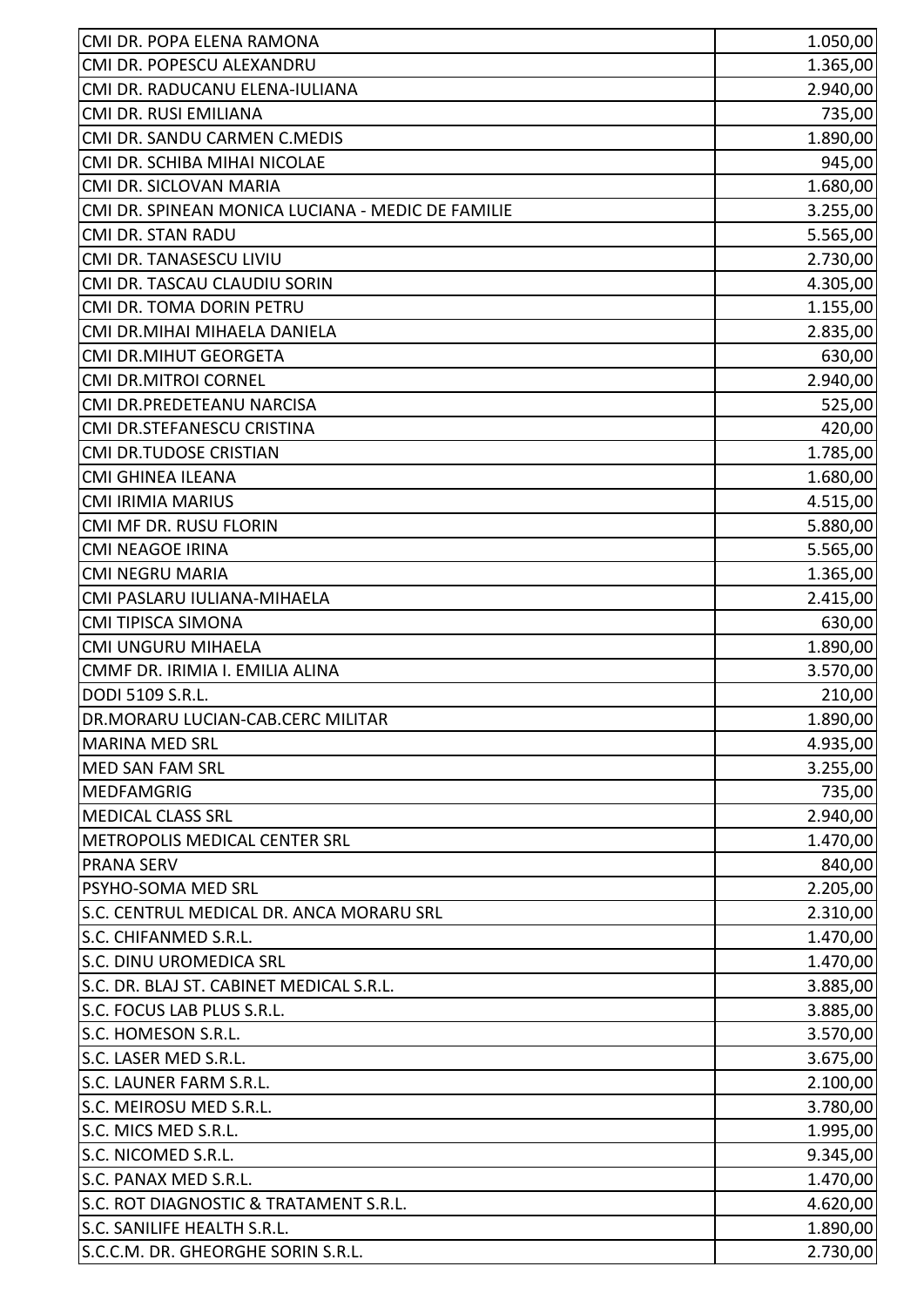| S.C.M. PRIMA<br>4.725,00<br><b>SC ALESSIA MED SRL</b><br><b>SC AMICUS MED SRL</b><br><b>SC ANALIZE LABORATOR SRL</b><br>SC ANGI MED CENTER TOP SRL<br><b>SC BADIMEDSAN SRL</b><br><b>SC BORUM MEDICAL SRL</b><br><b>SC CAB MIN SRL</b><br>SC CAB.MED.DR.BUNDA ACHIM EMIL SRL<br><b>SC CABIMEDPLUS SRL</b><br><b>SC CENTRUL MEDICAL GIRO SRL</b><br>5.880,00<br>SC CENTRUL MEDICAL NICOMED SRL<br>SC CENTRUL MEDICAL TINERETULUI SRL<br>SC CHIAJNA MEDICAL CENTER SRL<br><b>SC CLINICA SF. LUCIA</b><br><b>SC CLUBUL SANATATII SRL</b><br><b>SC CM AIDE SANTE SRL</b><br><b>SC DR HRIMIUC MINODORA SRL</b><br><b>SC ECHILIBRIUM MEDICAL SRL</b><br><b>SC ECOFAMCLINICA SRL</b><br><b>SC FAM&amp;PED MEDICAL SRL</b><br>3.465,00<br><b>SC FAMILY PRAXIS SRL</b><br><b>SC GRIKAMED SRL</b><br><b>SC HOLISTIC MED SRL</b><br>SC KASYA MEDICAL CENTER<br>SC MED DR. MORARU SRL<br><b>SC MEDEX SRL</b><br><b>SC MEDICAL MOTION SRL</b><br>SC MEMORMED S.R.L.<br><b>SC MY CLINIC FOCSANI SRL</b><br><b>SC NADMED LEADER SRL</b><br><b>SC PAVAFAEZ MEDICAL SRL</b><br>SC PSYMED - GI SRL<br><b>SC ROMGERMED VACARESTI SRL</b><br><b>SC SALVOSAN CIOBANCA II SRL</b><br><b>SC SANAMED PRUTEANU GENIUS SRL</b><br><b>SC SMAR T MEDICAL SRL</b><br><b>SC SYMCHIRLAV MED SRL</b><br><b>SC TUPU SANATATEA SRL</b><br>SC. ANTOS GROUP DOCTOR ACASA SRL<br>SOCIETATEA TANASE MEDIC PLUS SRL<br><b>STUPARU ONORIUS CM MF</b> | S.C.C.M. DR. STAN S.R.L.   | 3.780,00 |
|--------------------------------------------------------------------------------------------------------------------------------------------------------------------------------------------------------------------------------------------------------------------------------------------------------------------------------------------------------------------------------------------------------------------------------------------------------------------------------------------------------------------------------------------------------------------------------------------------------------------------------------------------------------------------------------------------------------------------------------------------------------------------------------------------------------------------------------------------------------------------------------------------------------------------------------------------------------------------------------------------------------------------------------------------------------------------------------------------------------------------------------------------------------------------------------------------------------------------------------------------------------------------------------------------------------------------------------------------------------------------------------------------------------|----------------------------|----------|
|                                                                                                                                                                                                                                                                                                                                                                                                                                                                                                                                                                                                                                                                                                                                                                                                                                                                                                                                                                                                                                                                                                                                                                                                                                                                                                                                                                                                              |                            |          |
| 4.830,00<br>1.575,00<br>1.155,00<br>2.730,00<br>1.995,00<br>1.365,00<br>2.415,00<br>1.365,00<br>3.150,00<br>6.720,00<br>210,00<br>2.205,00<br>105,00<br>2.940,00<br>4.095,00<br>2.835,00<br>735,00<br>5.250,00<br>420,00<br>4.725,00<br>2.415,00<br>2.730,00<br>1.575,00<br>1.680,00<br>11.445,00<br>2.835,00<br>2.625,00<br>1.155,00<br>1.785,00<br>1.365,00<br>1.680,00<br>1.155,00<br>1.470,00<br>525,00<br>1.995,00<br>3.780,00<br>525,00<br>735,00                                                                                                                                                                                                                                                                                                                                                                                                                                                                                                                                                                                                                                                                                                                                                                                                                                                                                                                                                      |                            | 4.095,00 |
|                                                                                                                                                                                                                                                                                                                                                                                                                                                                                                                                                                                                                                                                                                                                                                                                                                                                                                                                                                                                                                                                                                                                                                                                                                                                                                                                                                                                              |                            |          |
|                                                                                                                                                                                                                                                                                                                                                                                                                                                                                                                                                                                                                                                                                                                                                                                                                                                                                                                                                                                                                                                                                                                                                                                                                                                                                                                                                                                                              |                            |          |
|                                                                                                                                                                                                                                                                                                                                                                                                                                                                                                                                                                                                                                                                                                                                                                                                                                                                                                                                                                                                                                                                                                                                                                                                                                                                                                                                                                                                              |                            |          |
|                                                                                                                                                                                                                                                                                                                                                                                                                                                                                                                                                                                                                                                                                                                                                                                                                                                                                                                                                                                                                                                                                                                                                                                                                                                                                                                                                                                                              |                            |          |
|                                                                                                                                                                                                                                                                                                                                                                                                                                                                                                                                                                                                                                                                                                                                                                                                                                                                                                                                                                                                                                                                                                                                                                                                                                                                                                                                                                                                              |                            |          |
|                                                                                                                                                                                                                                                                                                                                                                                                                                                                                                                                                                                                                                                                                                                                                                                                                                                                                                                                                                                                                                                                                                                                                                                                                                                                                                                                                                                                              |                            |          |
|                                                                                                                                                                                                                                                                                                                                                                                                                                                                                                                                                                                                                                                                                                                                                                                                                                                                                                                                                                                                                                                                                                                                                                                                                                                                                                                                                                                                              |                            |          |
|                                                                                                                                                                                                                                                                                                                                                                                                                                                                                                                                                                                                                                                                                                                                                                                                                                                                                                                                                                                                                                                                                                                                                                                                                                                                                                                                                                                                              |                            |          |
|                                                                                                                                                                                                                                                                                                                                                                                                                                                                                                                                                                                                                                                                                                                                                                                                                                                                                                                                                                                                                                                                                                                                                                                                                                                                                                                                                                                                              |                            |          |
|                                                                                                                                                                                                                                                                                                                                                                                                                                                                                                                                                                                                                                                                                                                                                                                                                                                                                                                                                                                                                                                                                                                                                                                                                                                                                                                                                                                                              |                            |          |
|                                                                                                                                                                                                                                                                                                                                                                                                                                                                                                                                                                                                                                                                                                                                                                                                                                                                                                                                                                                                                                                                                                                                                                                                                                                                                                                                                                                                              |                            |          |
|                                                                                                                                                                                                                                                                                                                                                                                                                                                                                                                                                                                                                                                                                                                                                                                                                                                                                                                                                                                                                                                                                                                                                                                                                                                                                                                                                                                                              |                            |          |
|                                                                                                                                                                                                                                                                                                                                                                                                                                                                                                                                                                                                                                                                                                                                                                                                                                                                                                                                                                                                                                                                                                                                                                                                                                                                                                                                                                                                              |                            |          |
|                                                                                                                                                                                                                                                                                                                                                                                                                                                                                                                                                                                                                                                                                                                                                                                                                                                                                                                                                                                                                                                                                                                                                                                                                                                                                                                                                                                                              |                            |          |
|                                                                                                                                                                                                                                                                                                                                                                                                                                                                                                                                                                                                                                                                                                                                                                                                                                                                                                                                                                                                                                                                                                                                                                                                                                                                                                                                                                                                              |                            |          |
|                                                                                                                                                                                                                                                                                                                                                                                                                                                                                                                                                                                                                                                                                                                                                                                                                                                                                                                                                                                                                                                                                                                                                                                                                                                                                                                                                                                                              |                            |          |
|                                                                                                                                                                                                                                                                                                                                                                                                                                                                                                                                                                                                                                                                                                                                                                                                                                                                                                                                                                                                                                                                                                                                                                                                                                                                                                                                                                                                              |                            |          |
|                                                                                                                                                                                                                                                                                                                                                                                                                                                                                                                                                                                                                                                                                                                                                                                                                                                                                                                                                                                                                                                                                                                                                                                                                                                                                                                                                                                                              |                            |          |
|                                                                                                                                                                                                                                                                                                                                                                                                                                                                                                                                                                                                                                                                                                                                                                                                                                                                                                                                                                                                                                                                                                                                                                                                                                                                                                                                                                                                              |                            |          |
|                                                                                                                                                                                                                                                                                                                                                                                                                                                                                                                                                                                                                                                                                                                                                                                                                                                                                                                                                                                                                                                                                                                                                                                                                                                                                                                                                                                                              |                            |          |
|                                                                                                                                                                                                                                                                                                                                                                                                                                                                                                                                                                                                                                                                                                                                                                                                                                                                                                                                                                                                                                                                                                                                                                                                                                                                                                                                                                                                              |                            |          |
|                                                                                                                                                                                                                                                                                                                                                                                                                                                                                                                                                                                                                                                                                                                                                                                                                                                                                                                                                                                                                                                                                                                                                                                                                                                                                                                                                                                                              |                            |          |
|                                                                                                                                                                                                                                                                                                                                                                                                                                                                                                                                                                                                                                                                                                                                                                                                                                                                                                                                                                                                                                                                                                                                                                                                                                                                                                                                                                                                              |                            |          |
|                                                                                                                                                                                                                                                                                                                                                                                                                                                                                                                                                                                                                                                                                                                                                                                                                                                                                                                                                                                                                                                                                                                                                                                                                                                                                                                                                                                                              |                            |          |
|                                                                                                                                                                                                                                                                                                                                                                                                                                                                                                                                                                                                                                                                                                                                                                                                                                                                                                                                                                                                                                                                                                                                                                                                                                                                                                                                                                                                              |                            |          |
|                                                                                                                                                                                                                                                                                                                                                                                                                                                                                                                                                                                                                                                                                                                                                                                                                                                                                                                                                                                                                                                                                                                                                                                                                                                                                                                                                                                                              |                            |          |
|                                                                                                                                                                                                                                                                                                                                                                                                                                                                                                                                                                                                                                                                                                                                                                                                                                                                                                                                                                                                                                                                                                                                                                                                                                                                                                                                                                                                              |                            |          |
|                                                                                                                                                                                                                                                                                                                                                                                                                                                                                                                                                                                                                                                                                                                                                                                                                                                                                                                                                                                                                                                                                                                                                                                                                                                                                                                                                                                                              |                            |          |
|                                                                                                                                                                                                                                                                                                                                                                                                                                                                                                                                                                                                                                                                                                                                                                                                                                                                                                                                                                                                                                                                                                                                                                                                                                                                                                                                                                                                              |                            |          |
|                                                                                                                                                                                                                                                                                                                                                                                                                                                                                                                                                                                                                                                                                                                                                                                                                                                                                                                                                                                                                                                                                                                                                                                                                                                                                                                                                                                                              |                            |          |
|                                                                                                                                                                                                                                                                                                                                                                                                                                                                                                                                                                                                                                                                                                                                                                                                                                                                                                                                                                                                                                                                                                                                                                                                                                                                                                                                                                                                              |                            |          |
|                                                                                                                                                                                                                                                                                                                                                                                                                                                                                                                                                                                                                                                                                                                                                                                                                                                                                                                                                                                                                                                                                                                                                                                                                                                                                                                                                                                                              |                            |          |
|                                                                                                                                                                                                                                                                                                                                                                                                                                                                                                                                                                                                                                                                                                                                                                                                                                                                                                                                                                                                                                                                                                                                                                                                                                                                                                                                                                                                              |                            |          |
|                                                                                                                                                                                                                                                                                                                                                                                                                                                                                                                                                                                                                                                                                                                                                                                                                                                                                                                                                                                                                                                                                                                                                                                                                                                                                                                                                                                                              |                            |          |
|                                                                                                                                                                                                                                                                                                                                                                                                                                                                                                                                                                                                                                                                                                                                                                                                                                                                                                                                                                                                                                                                                                                                                                                                                                                                                                                                                                                                              |                            |          |
|                                                                                                                                                                                                                                                                                                                                                                                                                                                                                                                                                                                                                                                                                                                                                                                                                                                                                                                                                                                                                                                                                                                                                                                                                                                                                                                                                                                                              |                            |          |
|                                                                                                                                                                                                                                                                                                                                                                                                                                                                                                                                                                                                                                                                                                                                                                                                                                                                                                                                                                                                                                                                                                                                                                                                                                                                                                                                                                                                              |                            |          |
|                                                                                                                                                                                                                                                                                                                                                                                                                                                                                                                                                                                                                                                                                                                                                                                                                                                                                                                                                                                                                                                                                                                                                                                                                                                                                                                                                                                                              |                            |          |
|                                                                                                                                                                                                                                                                                                                                                                                                                                                                                                                                                                                                                                                                                                                                                                                                                                                                                                                                                                                                                                                                                                                                                                                                                                                                                                                                                                                                              |                            |          |
|                                                                                                                                                                                                                                                                                                                                                                                                                                                                                                                                                                                                                                                                                                                                                                                                                                                                                                                                                                                                                                                                                                                                                                                                                                                                                                                                                                                                              |                            |          |
|                                                                                                                                                                                                                                                                                                                                                                                                                                                                                                                                                                                                                                                                                                                                                                                                                                                                                                                                                                                                                                                                                                                                                                                                                                                                                                                                                                                                              | <b>TRANSMED EXPERT SRL</b> | 1.050,00 |

## **3.)Activitate prestata de medicii de familie potrivit OUG nr.3/2021, cu modificarile si completarile ulterioare**

| Denumire furnizor               | <b>Valoare</b> |
|---------------------------------|----------------|
| C.M. HYPOCRATE DR. MIA S.R.L.   | 960,00         |
| <b>C.M.A. AVRAM&amp;MELINTE</b> | 1.395,00       |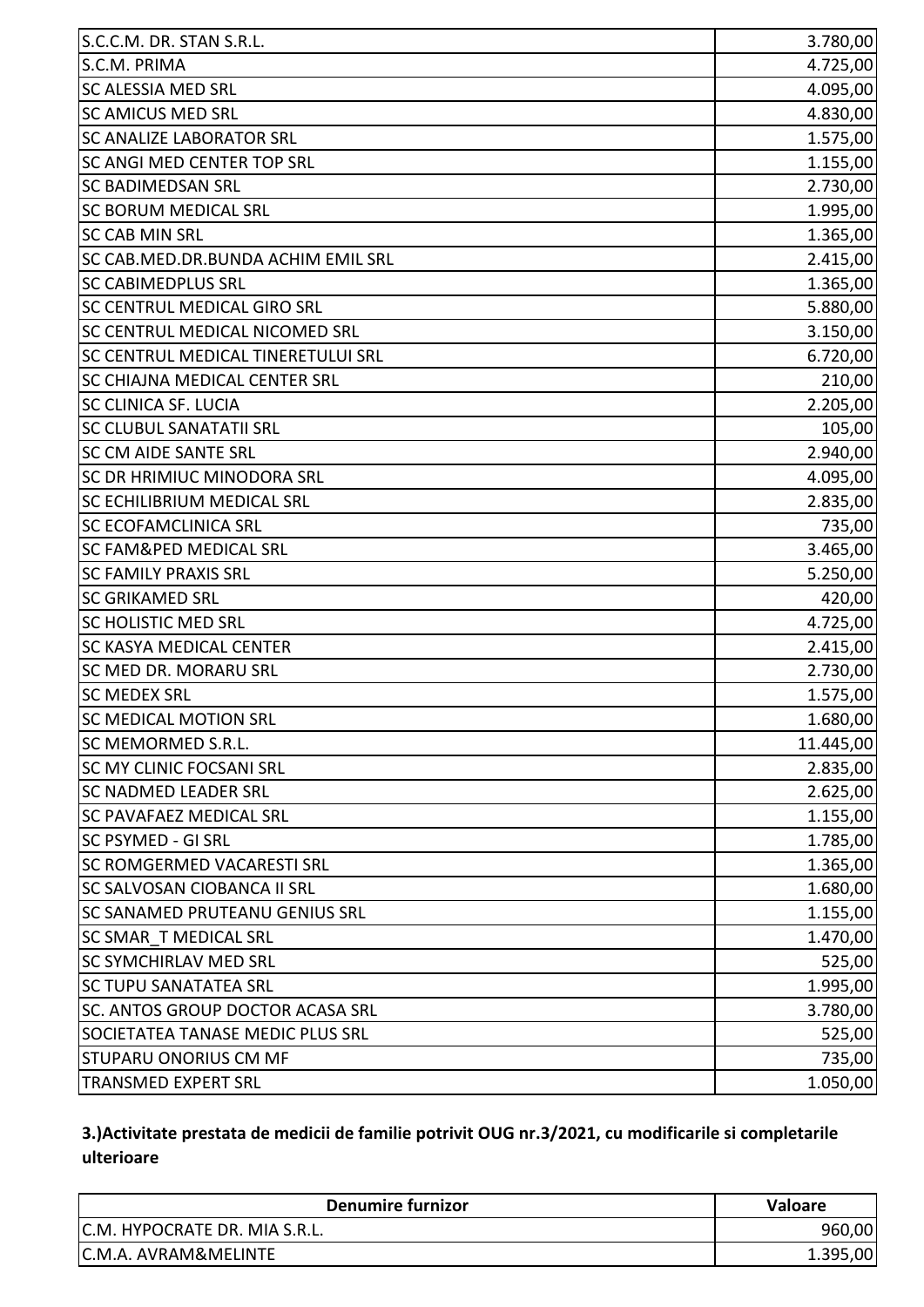| C.M.I. DR. BACUŞCĂ AGNES IACINTA                                    | 2.220,00  |
|---------------------------------------------------------------------|-----------|
| C.M.I. DR. DINTICA CIPRIAN                                          | 2.280,00  |
| C.M.I. DR. DUNCA ISABELA                                            | 2.430,00  |
| C.M.I. DR. GANI GIULSIEN                                            | 1.620,00  |
| C.M.I. DR. GHEORGHIU MAGDA-ANCA                                     | 750,00    |
| C.M.I. DR. IFTODE-FEDIUC VERONICA                                   | 5.040,00  |
| C.M.I. DR. MLADIN C. CRISTIANA                                      | 2.640,00  |
| C.M.I. DR. NEDELESCU LAURA-ELENI                                    | 1.590,00  |
| C.M.I. DR. NICOLAE MARIAN                                           | 3.270,00  |
| C.M.I. DR. PÎRÎU GEORGE-SEBASTIAN                                   | 3.150,00  |
| C.M.I. DR. POPESCU VASILE                                           | 690,00    |
| C.M.I. DR. RADULESCU MARINA-DIDONA                                  | 885,00    |
| C.M.I. DR. SPAHIU M. DANIELA                                        | 660,00    |
| C.M.I. DR. UNGUREANU MARCELA DANIELA                                | 3.270,00  |
| C.M.I. MED. FAM. DR. MANOLE CORNELIA-ALEXANDRA                      | 1.980,00  |
| C.M.I. STANCIULESCU GEORGIANA                                       | 90,00     |
| C.M.I.DR.GHITOIU GHERGHINA                                          | 2.850,00  |
| CAB.MED.MED.FAM DUMAN I. ELENA                                      | 1.380,00  |
| CABINET MEDICAL DE FAMILIE DR. COMISEL GABRIELA SRL                 | 90,00     |
| <b>CATMED SRL</b>                                                   | 690,00    |
| <b>CAVIMED</b>                                                      | 2.160,00  |
| CENTRUL MEDICAL DE DIAGNOSTIC SI TRATAMENT AMBULATORIU SI MED.      | 40.530,00 |
| PREVENTIVA                                                          |           |
| CENTRUL MEDICAL DIEFFENBACHIA DIAGNOSTIC SRL                        | 180,00    |
| <b>CENTRUL MEDICAL RODICA SRL</b>                                   | 30,00     |
| CM. DR. CHIORALIA N CARMEN SORINA - CABINETE MEDICALE ASOCIATE MG   | 1.620,00  |
| CMAMF DR.ALEXANDRU CRISTINA                                         | 1.800,00  |
| CMI - BUSNEAG I. ILIANA CARMEN                                      | 4.710,00  |
| <b>CMI ALBU DANIEL</b>                                              | 1.650,00  |
| CMI CARTAS DR SAVA DAN                                              | 3.840,00  |
| CMI DR DINULESCU DANIELA MEDICINA DE FAMILE SI RECUPERARE, MEDICINA | 600,00    |
| CMI DR DODU CORNELIA                                                | 2.220,00  |
| <b>CMI DR HOBLE ANA</b>                                             | 7.350,00  |
| CMI DR. COSTANGIOARA VALERIU                                        | 2.640,00  |
| CMI DR. FLORIAN PETRUTA                                             | 330,00    |
| CMI DR. GINGU VALI                                                  | 1.305,00  |
| CMI DR. HUDICI VIRGILIU-DANIEL                                      | 150,00    |
| CMI DR. ILIE MARGARETA                                              | 90,00     |
| CMI DR. LINA ION                                                    | 2.730,00  |
| CMI DR. MARGINEAN ANDREEA                                           | 1.830,00  |
| CMI DR. NEDELCU VIVIANA                                             | 1.440,00  |
| CMI DR. NICOLAE SICINSCHI MIOARA                                    | 1.890,00  |
| CMI DR. ONEL MADALINA ELENA                                         | 1.845,00  |
| CMI DR. POPA NICOLAE-CIPRIAN                                        | 1.380,00  |
| CMI DR. RADUCANU ELENA-IULIANA                                      | 2.535,00  |
| CMI DR. SPINEAN MONICA LUCIANA - MEDIC DE FAMILIE                   | 570,00    |
| <b>CMI DR. STAN RADU</b>                                            | 315,00    |
| CMI DR. TANASESCU LIVIU                                             | 90,00     |
| CMI DR. TASCAU CLAUDIU SORIN                                        | 3.780,00  |
| <b>CMI DR.MITROI CORNEL</b>                                         | 3.210,00  |
| CMI DR.PREDETEANU NARCISA                                           | 630,00    |